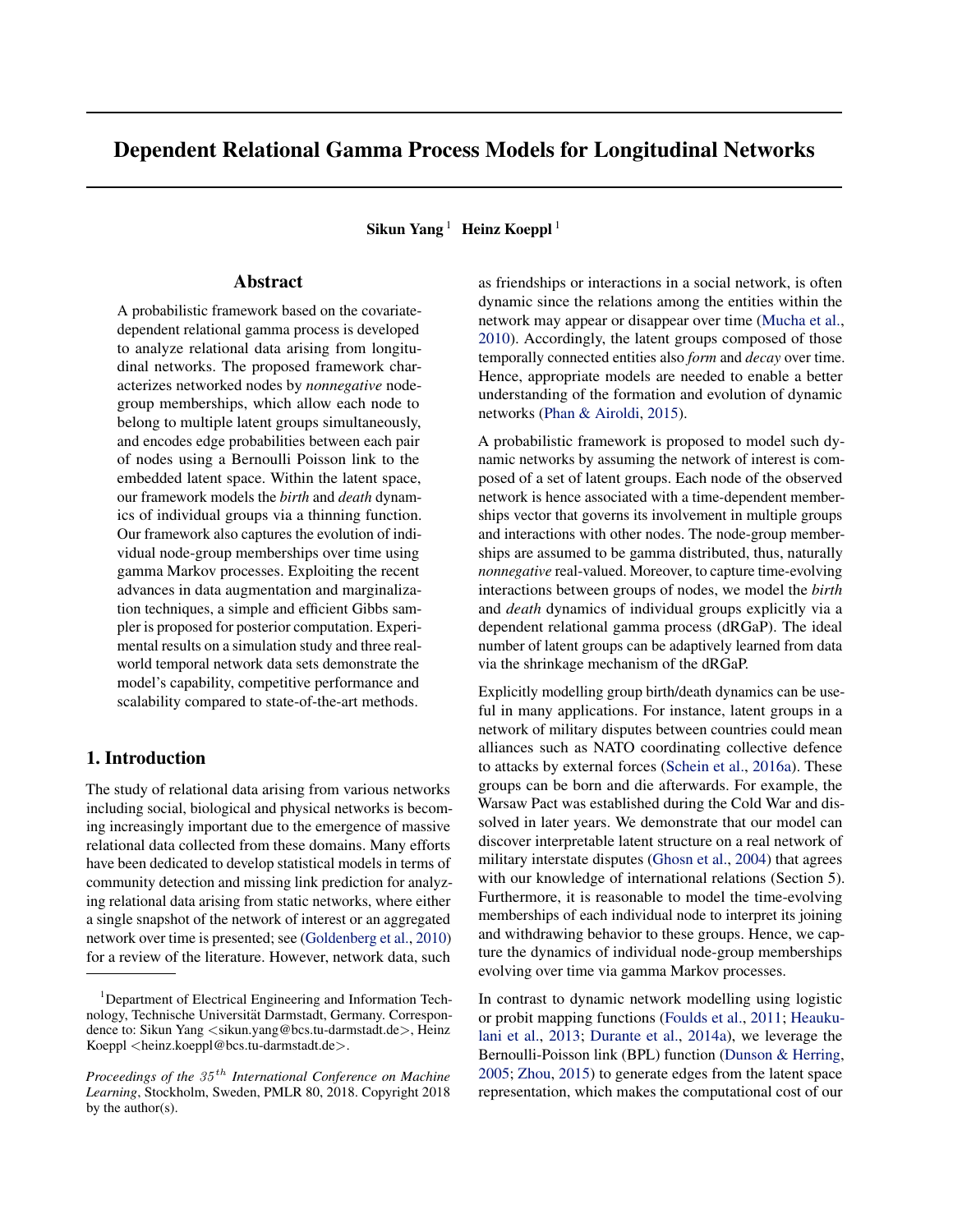model to scale linearly with the number of edges, rather than quadratically with the number of nodes. In addition, the Bernoulli-Poisson link is also a more appropriate model for *imbalanced* binary data [\(Zhou,](#page-9-0) [2017;](#page-9-0) [Hu et al.,](#page-8-0) [2015\)](#page-8-0), which makes the proposed model appealing for analyzing real-world relational data that are usually extremely sparse. To perform inference, we present an efficient Gibbs sampling algorithm exploiting the Pólya-gamma data augmentation technique [\(Polson et al.,](#page-9-0) [2013\)](#page-9-0) and the data augmentation and marginalization technique for discrete data [\(Zhou](#page-9-0) [et al.,](#page-9-0) [2015\)](#page-9-0).

The paper is organized as follows. In Section 2, we shortly review the gamma process and the thinned completely random measure framework. In Section 3, we present our generative model. In Section 4, we discuss some related work. Experimental results are provided in Section 5. The complete Gibbs sampling algorithm and additional experimental results are presented in the supplementary material.

#### 2. Covariate-Dependent Random Measures

Our dynamic network model is based on the thinned completely random measures (tCRMs) framework, originally proposed in [\(Foti et al.,](#page-8-0) [2013\)](#page-8-0) for the construction of covariate-dependent topic models and latent feature models. We generalize this construction for longitudinal network modelling. More specifically, a set of latent groups that constitute the underlying structure of the observed dynamic network is generated. Via the tCRMs framework, the generated groups are allowed to *form* and *decay* over time. To facilitate understanding, we shortly review the gamma process and the thinned CRMs.

#### 2.1. Gamma Process

The gamma process (GaP) is a *completely random measure* (CRM) [\(Kingman,](#page-8-0) [1967\)](#page-8-0) defined on the product space  $\Theta \times \mathbb{R}_{>0}$  as  $G \sim \text{GaP}(G_0, c)$ , where c is a *scale* parameter, and  $G_0$  is a finite and continuous *base measure* over a complete separable metric space Θ, such that  $G(S_k) \sim \text{Gamma}(G_0(S_k), c)$  are independent gamma random variables for disjoint subsets  ${S_k}_{k=1}^{\infty}$  of  $\Theta$ . The positive Lévy measure of the gamma process can be expressed as  $\nu(\mathrm{d}r) = cr^{-1}e^{-cr}\mathrm{d}r$ . As a completely random measure, the gamma process can be regarded as a Poisson process on  $\Theta \times \mathbb{R}_{>0}$  with mean measure  $\nu(\mathrm{d}\theta, \mathrm{d}r)$ . A sample from this Poisson process consists of countably infinite atoms because  $\int \int_{\Theta \times \mathbb{R}_{>0}} \nu(\mathrm{d}\theta, \mathrm{d}r) = \infty$ . Thus, a sample from the gamma process can be expressed as  $G = \sum_{k=1}^{\infty} r_k \delta_{\theta_k} \sim \text{GaP}(G_0, c)$ . More detailed information about the gamma process can be found in [\(Wolpert](#page-9-0) [et al.,](#page-9-0) [1998;](#page-9-0) [2011\)](#page-9-0).

#### 2.2. The Thinned CRMs Framework

Let  $\Pi = \{(x_k, \theta_k, r_k)\}_{k=1}^{\infty}$  be generated by a Poisson process on the augmented product space  $\mathcal{X} \times \Theta \times \mathbb{R}_{>0}$  with mean measure  $\nu(\mathrm{d}x, \mathrm{d}\theta, \mathrm{d}r)$ . Let  $G = \sum_{k=1}^{\infty} r_k \delta_{(x_k, \theta_k)}$  be a CRM on  $X \times \Theta \times \mathbb{R}_{>0}$ , and let  $\mathcal T$  denote the time set as the coveriate. Our goal is to construct a family of random measures  $\{G^{(t)}\}_t \in \mathcal{T}$  dependent on covariate values  $t \in \mathcal{T}$ . To achieve this, we generate a set of binary random variables  $b_k^{(t)}$  $\binom{k}{k}$  for each point  $(x_k, r_k, \theta_k) \in \Pi$  such that  $p(b_k^{(t)} = 1) = P_{x_k}(t)$ , where  $P_x: \mathcal{T} \rightarrow [0, 1]$  denotes the thinning function which determines the probability that atom k in the global measure G appears in the local measure  $G^{(t)}$ at covariate value t. Then, the set of covariate-dependent CRMs  $\{G^{(t)}\}_t \in \tau$  can be specified as

$$
G^{(t)} = \sum_{k=1}^{\infty} b_k^{(t)} r_k \delta_{\theta_k}, \qquad t \in \mathcal{T}.
$$

The new CRMs are well-defined by the mapping theorem for the Poisson processes [\(Kingman,](#page-8-0) [1993\)](#page-8-0), that is proved in [\(Foti et al.,](#page-8-0) [2013\)](#page-8-0). As a concrete example, we exploit a thinned gamma process (tGaP) to model the global atoms and their *activity/inactivity* at multiple time points originally developed for dynamic topic models. Let  $\nu(dx, d\theta, dr) =$  $H(\mathrm{d}x)G_0(\mathrm{d}\theta)\nu_0(\mathrm{d}r)$ , where  $\nu_0(\mathrm{d}r) = cr^{-1}e^{-cr}\mathrm{d}r$  is the Lévy measure of the gamma process. We transform a Gaussian basis kernel pointwise using a logistic function as the thinning function:

$$
P_{x_k}(t) = \sigma \Bigg\{ \omega_{0k} + \sum_{l=1}^T \omega_{lk} \exp[-\phi_k(t-l)^2] \Bigg\},\,
$$

where  $\sigma(x) = 1/(1 + \exp(-x))$  denotes the logistic function. We fix the centres of these kernels to the  $T$  discrete time points in covariate space  $\mathcal T$ . We characterize each location  $x_k \in \mathcal{X}$  by a set of  $T + 1$  kernel weights  $\omega_{lk} \in \mathbb{R}$ , and a (shared) kernel width  $\phi_k$  uniformly drawn from a fixed dictionary  $\{\phi_1^*, \dots, \phi_D^*\}$  of size D. To encourage sparsity of the kernel weights, we place a normalinverse gamma prior over  $\omega_{lk}$ , i.e.,  $\omega_{lk} \sim \mathcal{NIG}(\omega_{lk}; 0, 1, 1)$ . Hence, the base measure  $H(dx)$  can be expressed as  $H(dx) = \mathcal{NIG}(\omega_{lk}; 0, 1, 1) \text{Cat}(\phi_k; {\phi_1^*, \ldots, \phi_D^*}).$  The generative procedure can be expressed as

$$
G = \sum_{k=1}^{\infty} r_k \delta_{(x_k, \theta_k)} \sim \text{CRM}(\nu(\mathrm{d}x, \mathrm{d}\theta, \mathrm{d}r)), \qquad (1)
$$

$$
\omega_{lk} \sim \mathcal{NIG}(0, 1, 1), \qquad \phi_k \sim \text{Cat}(\phi_1^*, \dots, \phi_D^*),
$$

$$
P_{x_k}(t) = \sigma \left\{ \omega_{0k} + \sum_{l=1}^T \omega_{lk} \exp[-\phi_k(t-l)^2] \right\},
$$

$$
b_k^{(t)} \sim \text{Bernoulli}\Big[P_{x_k}(t)\Big], \qquad G^{(t)} = \sum_{k=1}^{\infty} b_k^{(t)} r_k \delta_{\theta_k}.
$$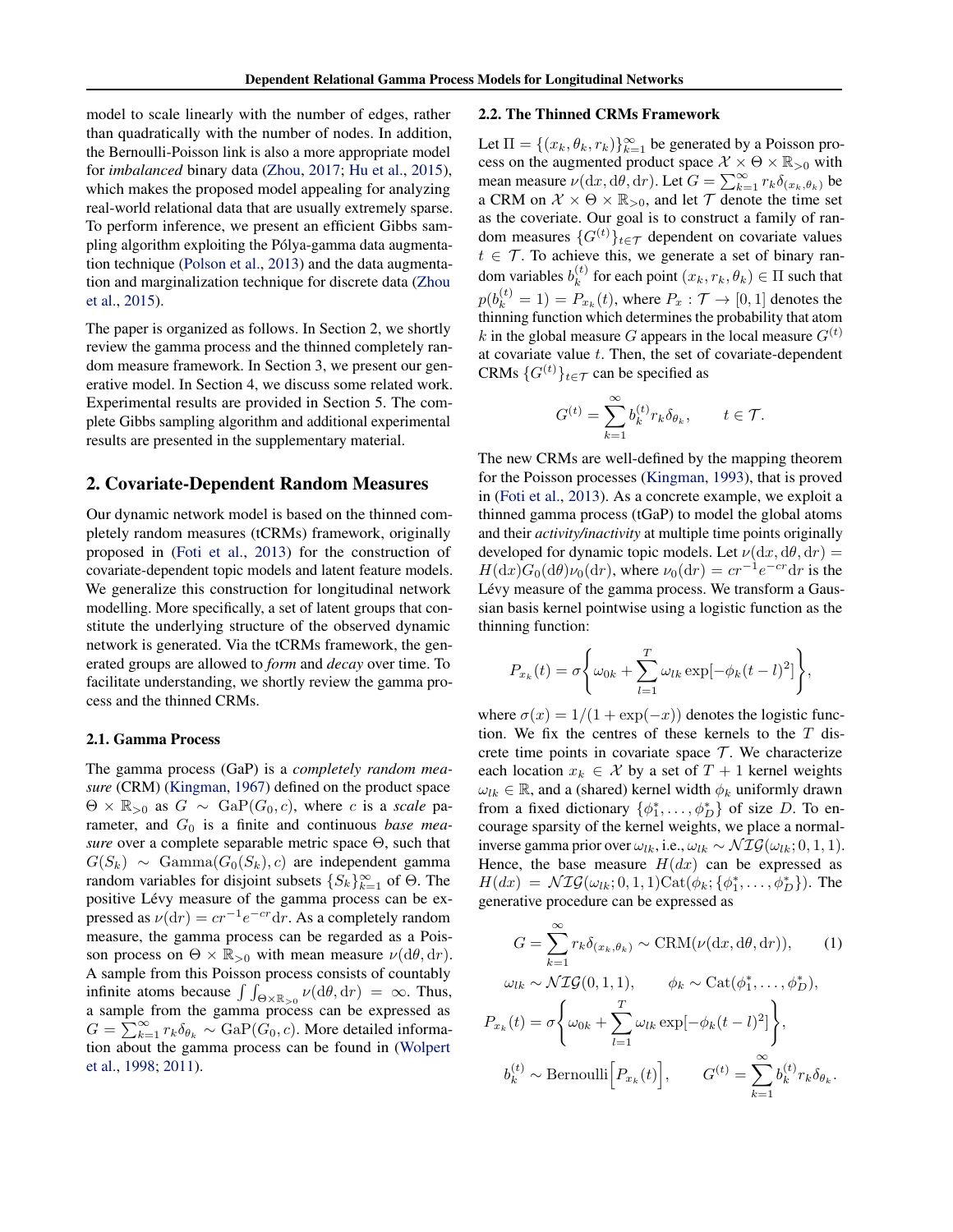## 3. Model Formulation

We represent a dynamic network by a sequence of adjacency matrices  $A^{(t)}$  for each time  $t = 1, 2, \dots, T$ . For the sake of clarity, we limit our focus to unweighted (binary) undirected (symmetric) dynamic networks without self-links although the proposed model can straightforwardly be generalized to nonnegative real-weighted networks via the Poisson randomized gamma distribution [\(Zhou et al.,](#page-9-0) [2016\)](#page-9-0). We denote each snapshot of a dynamic network by  $A^{(t)} \in \{0, 1\}^{N \times N}$ with  $N$  being the number of nodes. The binary symmetric matrix  $A^{(t)}$  has entries  $A_{ij}^{(t)} = 1$  if an edge between nodes i and j is present at time t, and  $A_{ij}^{(t)} = 0$  otherwise. Let  $\Pi_{ij}^{(t)}$  be the link probability between nodes i and j. Our model specifies

$$
A_{ij}^{(t)} | \Pi_{ij}^{(t)} \sim \text{Bernoulli}(\Pi_{ij}^{(t)}), \qquad t \in \mathcal{T}
$$

independently for each  $i = 2, \ldots, N$  and  $j = 1, \ldots, i - 1$ , with

$$
\mathbf{E}\left[A_{ij}^{(t)} | \Pi_{ij}^{(t)}\right] = 1 - \exp\left(-\sum_{k=1}^{K} \sum_{k'=1}^{K} z_{ik}^{(t)} \lambda_{kk'}^{(t)} z_{jk'}^{(t)}\right),\,
$$

where  $z_{ik}^{(t)} \in \mathbb{R}_{>0}$  characterizes the membership of node i to group k at time  $t \in \mathcal{T}$ . In contrast to the latent feature relational models [\(Foulds et al.,](#page-8-0) [2011;](#page-8-0) [Heaukulani et al.,](#page-8-0) [2013;](#page-8-0) [Kim et al.,](#page-8-0) [2013\)](#page-8-0) that assume *binary* node-group relationships, our nonnegative memberships capture how strongly each node associates with multiple groups. The group interaction weight  $\lambda_{kk'}^{(t)}$  modulates the probability that there exists a link between a node affiliated to group  $k$  and a second node affiliated to group  $k'$  at time  $t$ . Our framework exploits the dynamics of the underlying relations between nodes on two levels: (1) The latent groups can be *active* and *inactive*; and (2) the memberships of each node to groups evolve over time. We now proceed to describe each component of our framework in the following sections.

#### 3.1. Model of Active Groups

Many previous works [\(Kim et al.,](#page-8-0) [2013;](#page-8-0) [Xu,](#page-9-0) [2015\)](#page-9-0) have shown that explicitly modelling the dynamics of latent groups using a distance-dependent Indian buffet process (dd-IBP) [\(Gershman et al.,](#page-8-0) [2015\)](#page-8-0) or a linear dynamical system discovers interpretable latent structures and achieves good predictive performance. Here, we build the group interaction weight  $\lambda_{kk'}$  on the relational gamma process construction [\(Zhou,](#page-9-0) [2015\)](#page-9-0). For implementation convenience, we use a truncated version of the infinite capacity model by fixing the maximum number of groups to  $K$ . That is, we first generate a group weight  $r_k$  independently for each group  $k$ as  $r_k \sim \text{Gamma}(\gamma_0/K, c)$ , where  $\gamma_0$  denotes the concentration parameter and  $c$  denotes the rate parameters. Then, the inter-group interaction weight  $\lambda_{kk'}$  and intra-group interaction weight  $\lambda_{kk}$  can be generated as

$$
\lambda_{kk'} \sim \begin{cases} \text{Gamma}(\xi r_k, \beta), & \text{if } k = k'\\ \text{Gamma}(r_k r_{k'}, \beta), & \text{otherwise} \end{cases} \tag{2}
$$

where  $\xi \sim \text{Gamma}(1, 1)$  and  $\beta \in \mathbb{R}_{>0}$ .

For dynamic relational data, we exploit the thinned CRMs framework to capture the birth/death dynamics of latent groups assuming that the status of group  $k$  can be either *active* or *inactive* at time t. More specifically, we use a Bernoulli random variable  $b_k^{(t)} = 1$  to indicate the presence of group k at time t, and  $b_k^{(t)} = 0$  otherwise. Accordingly, the interaction weight between group  $k$  and  $k'$  is active at time  $t$  only if the two groups are both active at that time, i.e.,  $\lambda_{kk'}^{(t)} = \lambda_{kk'}b_k^{(t)}$  $_{k}^{(t)}b_{k^{\prime }}^{(t)}$ .

Given the group interaction weight matrix  $\Lambda$  defined in Eq. (2), we generate the time-dependent group interaction weights  $\lambda_{kk'}^{(t)}$  using the thinning function introduced in Section 2.2 with the prior specification:

$$
\omega_{lk} \sim \mathcal{NIG}(0, 1, 1), \quad \phi_k \sim \text{Cat}(\phi_1^*, \dots, \phi_D^*),
$$
  

$$
P_{x_k}(t) = \sigma \left\{ \omega_{0k} + \sum_{l=1}^T \omega_{lk} \exp[-\phi_k(t-l)^2] \right\},
$$

where we fix the centres of the covariate-dependent kernel functions to the  $T$  discrete time points of the considered dynamic network. The probability of activity/inactivity of group  $k$  at time  $t$  can be determined by the thinning function. A smooth thinning function can encourage the snapshots of a dynamic network at nearby covariate values  $t$  to share a similar set of groups.

#### 3.2. Dynamics of Node-Group Memberships

To capture the temporal dynamics of node-group memberships, we represent the individual memberships as independently evolving gamma Markov chains. More specifically, the individual membership  $z_{ik}^{(t)}$  is assumed to be gamma distributed with shape parameter  $z_{ik}^{(t-1)}$ , where  $z_{ik}^{(t-1)}$  corresponds to the membership of the same node at the previous time, and rate parameter  $\tau$  as

$$
z_{ik}^{(t)} \sim \text{Gamma}(z_{ik}^{(t-1)}, \tau), \qquad t \in \mathcal{T} \tag{3}
$$
  

$$
z_{ik}^{(1)} \sim \text{Gamma}(\theta_{ik}, \tau),
$$

where we assume each membership starts off in a dummy state ( $\theta_{ik}$  for  $i = 1, ..., N$ , and  $k = 1, ..., K$ ). We place a gamma prior over the dummy node membership  $\theta_{ik}$ , i.e.  $\theta_{ik} \sim \text{Gamma}(1, 1)$ . Given the group interaction weights  $\{\lambda_{kk'}^{(t)}\}$  and node-group memberships  $\{z_{ik}^{(t)}\}$  generated by our model, we generate an edge  $A_{ij}^{(t)}$  between two nodes  $i$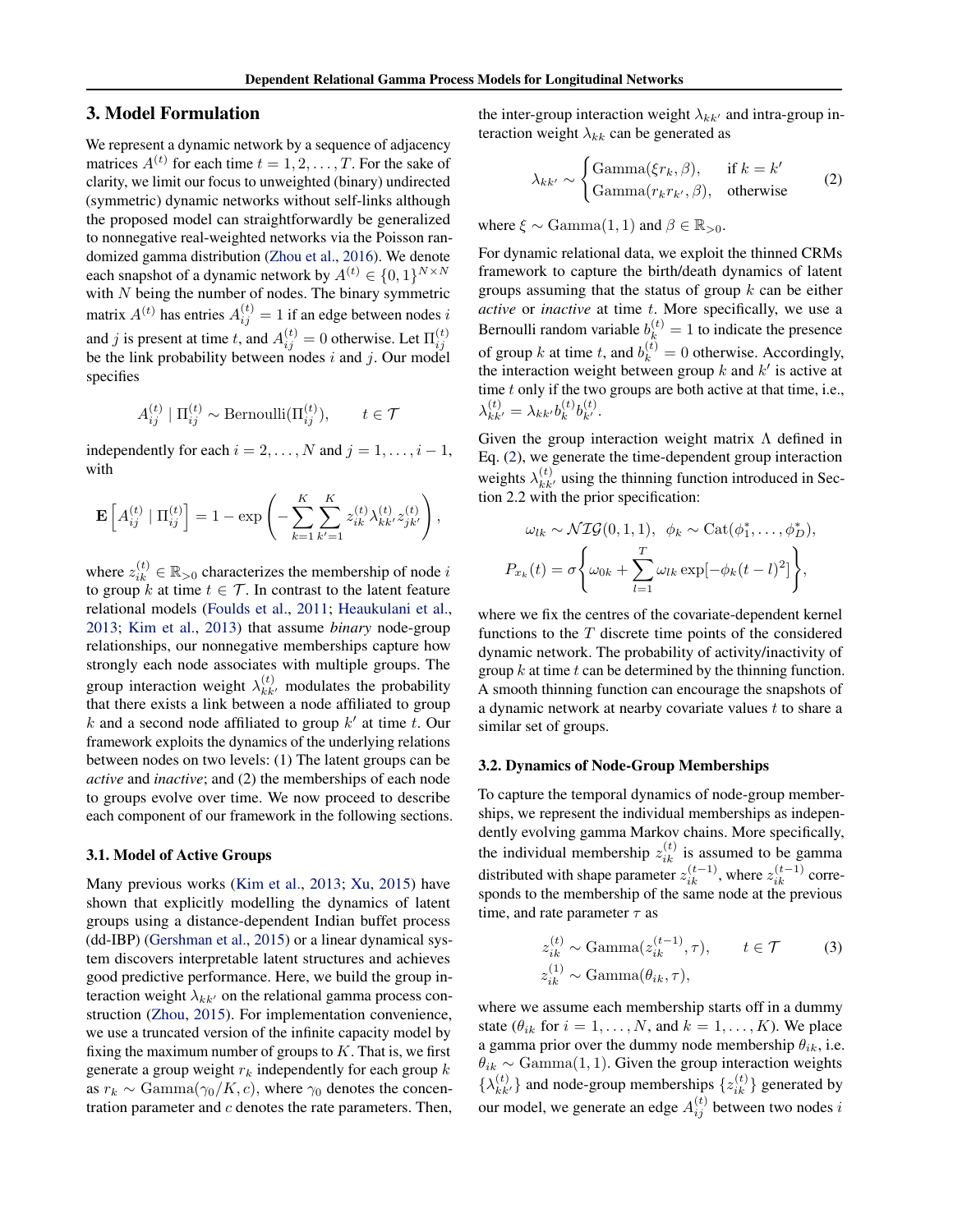and  $j$  at time  $t$  via the Bernoulli-Poisson link (BPL) function as

$$
m_{ij}^{(t)} \sim \text{Poisson}\left(\sum_{k=1}^{K} \sum_{k'=1}^{K} z_{ik}^{(t)} \lambda_{kk'}^{(t)} z_{jk'}^{(t)}\right), \qquad (4)
$$

$$
A_{ij}^{(t)} = \mathbf{1}(m_{ij}^{(t)} \ge 1), \qquad t \in \mathcal{T}
$$

where  $m_{ij}$  is a latent Poisson count that measures how often nodes  $i$  and  $j$  interact in the latent space representation. Marginalizing out  $m_{ij}^{(t)}$  from Eq. (4) yields

$$
A_{ij}^{(t)} \sim \text{Bernoulli}\left[1 - \exp\left(-\sum_{k=1}^K \sum_{k'=1}^K z_{ik}^{(t)} \lambda_{kk'}^{(t)} z_{jk'}^{(t)}\right)\right].
$$

The conditional distribution of the latent count  $m_{ij}^{(t)}$  can be expressed as

$$
(m_{ij}^{(t)} | A_{ij}^{(t)}, -) \sim A_{ij}^{(t)} \text{Poisson}_{+} \left( \sum_{k=1}^{K} \sum_{k'=1}^{K} z_{ik}^{(t)} \lambda_{kk'}^{(t)} z_{jk'}^{(t)} \right),
$$

where  $x \sim \text{Poisson}_{+}(\sigma)$  is the zero-truncated Poisson distribution with support only on the positive integers, and "-" denotes all other variables. We note that if  $A_{ij}^{(t)} = 0$ , then  $m_{ij}^{(t)} = 0$  almost surely (a.s.), and if  $A_{ij}^{(t)} = 1$ , then  $m_{ij}^{(t)} \sim \text{Poisson}_{+}(\sum_{k=1}^{K} \sum_{k'=1}^{K} z_{ik}^{(t)} \lambda_{kk'}^{(t)} z_{jk'}^{(t)}).$  Thus, the latent count  $m_{ij}^{(t)}$  only needs to be sampled for  $A_{ij}^{(t)} = 1$ with a rejection sampler [\(Zhou,](#page-9-0) [2015\)](#page-9-0). This property makes the proposed model appealing for modelling large sparse dynamic networks because the computational cost of our model scales linearly with the number of edges.

#### 3.3. Bayesian Nonparametric Interpretation

As  $K \rightarrow \infty$ , the group weights and their corresponding dummy node memberships vector constitute a draw from a gamma process as  $G = \sum_{k=1}^{\infty} r_k \delta_{\theta_k}$ , where  $\theta_k = (\theta_{1k}, \dots, \theta_{Nk}) \in \Theta$  is an atom sampled from a *N*-dimensional base measure  $G_0(\text{d}\theta_k)/G_0(\Theta)$  =  $\prod_{i=1}^{N}$  Gamma $(1, 1)$ . Accordingly, the intra- and intergroup interaction weights and their corresponding pair of  $\sum_{k=1}^{\infty}$ node memberships vector constitute a draw  $\Lambda \parallel G =$  $\sum_{k=1}^{\infty} \sum_{k'=1}^{\infty} \lambda_{kk'} \delta(\theta_k, \theta_{k'})$  from a relational gamma pro-cess [\(Zhou,](#page-9-0) [2015\)](#page-9-0). Via the thinned CRMs framework,  $\Lambda^{(t)}$  |  $\Lambda = \sum_{k=1}^{\infty} \sum_{k'=1}^{\infty} b_k^{(t)}$  ${}^{(t)}_{k}b^{(t)}_{k'}\lambda_{kk'}\delta_{(\theta_k,\theta_{k'})}$  can be viewed as a draw from a covariate-dependent relational gamma process. For brevity, the definitions of these processes are presented in the supplementary material.

#### 3.4. The Full Generative Model

The full generative model (truncated) for the observed dynamic network data  $\{A^{(t)}\}_{{t\in\mathcal{T}}}$  along with the latent variables, parameters, and hyperparameters, is given by

$$
r_k \sim \text{Gamma}(\gamma_0/K, c), \theta_{ik} \sim \text{Gamma}(1, 1),
$$
\n
$$
\xi \sim \text{Gamma}(1, 1),
$$
\n
$$
\lambda_{kk'} \sim \begin{cases} \text{Gamma}(\xi r_k, \beta), & \text{if } k = k' \\ \text{Gamma}(r_{k}r_{k'}, \beta), & \text{otherwise} \end{cases}
$$
\n
$$
\omega_{lk} \sim \mathcal{NIG}(0, 1, 1), \quad \phi_k \sim \text{Cat}(\phi_1^*, \dots, \phi_D^*),
$$
\n
$$
b_k^{(t)} \sim \text{Bernoulli}\left(\sigma\left\{\omega_{0k} + \sum_{l=1}^T \omega_{lk} \exp[-\phi_k(t-l)^2]\right\}\right),
$$
\n
$$
z_{ik}^{(t)} \sim \text{Gamma}(z_{ik}^{(t-1)}, \tau), \quad z_{ik}^{(1)} \sim \text{Gamma}(\theta_{ik}, \tau),
$$
\n
$$
\lambda_{kk'}^{(t)} = b_k^{(t)} \lambda_{kk'} b_{k'}^{(t)}, m_{ij}^{(t)} \sim \text{Poisson}\left(\sum_{k,k'=1}^K z_{ik}^{(t)} \lambda_{kk'}^{(t)} z_{jk'}^{(t)}\right),
$$
\n
$$
A_{ij}^{(t)} = \mathbf{1}(m_{ij}^{(t)} \ge 1).
$$
\n(1)

#### 3.5. Inference via Gibbs Sampling

Let  $A^{(1:t)}$  denotes the sequence  $A^{(1)}, \ldots, A^{(t)}$  and similarly for  $Z^{(1:t)}$  and  $\Lambda^{(1:t)}$ . The model parameters that need to be sampled include: latent node-group memberships  $\{z_{ik}^{(t)}\},$  ${\lbrace \theta_{ik} \rbrace}$ , individual group weights  ${\lbrace r_k \rbrace}$ , scale parameter  $\xi$ , groups interaction weights  $\{\lambda_{kk'}\}$ , kernel weights  $\{\omega_{lk}\},$ kernel widths  $\{\phi_k\}$ , thinning variables  $\{b_k^{(t)}\}$  $\binom{t}{k}$ , and latent counts  $\{m_{ij}^{(t)}\}$ . Exploiting the Pólya-gamma data augmentation technique [\(Polson et al.,](#page-9-0) [2013\)](#page-9-0) and the data augmentation and marginalization technique [\(Zhou et al.,](#page-9-0) [2015\)](#page-9-0), a simple and efficient Gibbs sampling algorithm is developed to perform the model inference. The details of our inference algorithm are presented in the supplementary material.

### 4. Related Work

Prior works on dynamic networks modelling include the exponential random graph model (ERGM) [\(Guo et al.,](#page-8-0) [2007\)](#page-8-0), matrix and tensor factorization based methods [\(Dunlavy](#page-8-0) [et al.,](#page-8-0) [2011\)](#page-8-0) and statistical models [\(Sarkar et al.,](#page-9-0) [2007;](#page-9-0) [2014;](#page-9-0) [Ishiguro et al.,](#page-8-0) [2010;](#page-8-0) [Durante et al.,](#page-8-0) [2014b;](#page-8-0) [Schein et al.,](#page-9-0) [2016a;](#page-9-0) [Palla et al.,](#page-9-0) [2016\)](#page-9-0). Statistical dynamic network models received considerable attention because these models have favourable interpretability by providing uncertainty estimates for the uncovered latent representations [\(Hoff](#page-8-0) [et al.,](#page-8-0) [2001\)](#page-8-0). Dynamic extensions of the mixed membership stochastic blockmodel (MMSB) [\(Airoldi et al.,](#page-8-0) [2008\)](#page-8-0) have been developed [\(Fu et al.,](#page-8-0) [2009;](#page-8-0) [Xing et al.,](#page-9-0) [2010;](#page-9-0) [Ho et al.,](#page-8-0) [2011\)](#page-8-0) using linear state space models to capture the evolution of *real-valued* node-group memberships. Recently, an extended Kalman filter (EKF) based algorithm [\(Xu et al.,](#page-9-0) [2014\)](#page-9-0) was proposed to infer dynamic stochastic blockmodels (SBM) with competitive performance. Dynamic extensions of the latent feature relational model (LFRM) [\(Miller](#page-8-0) [et al.,](#page-8-0) [2009\)](#page-8-0) using an infinite factorial hidden Markov pro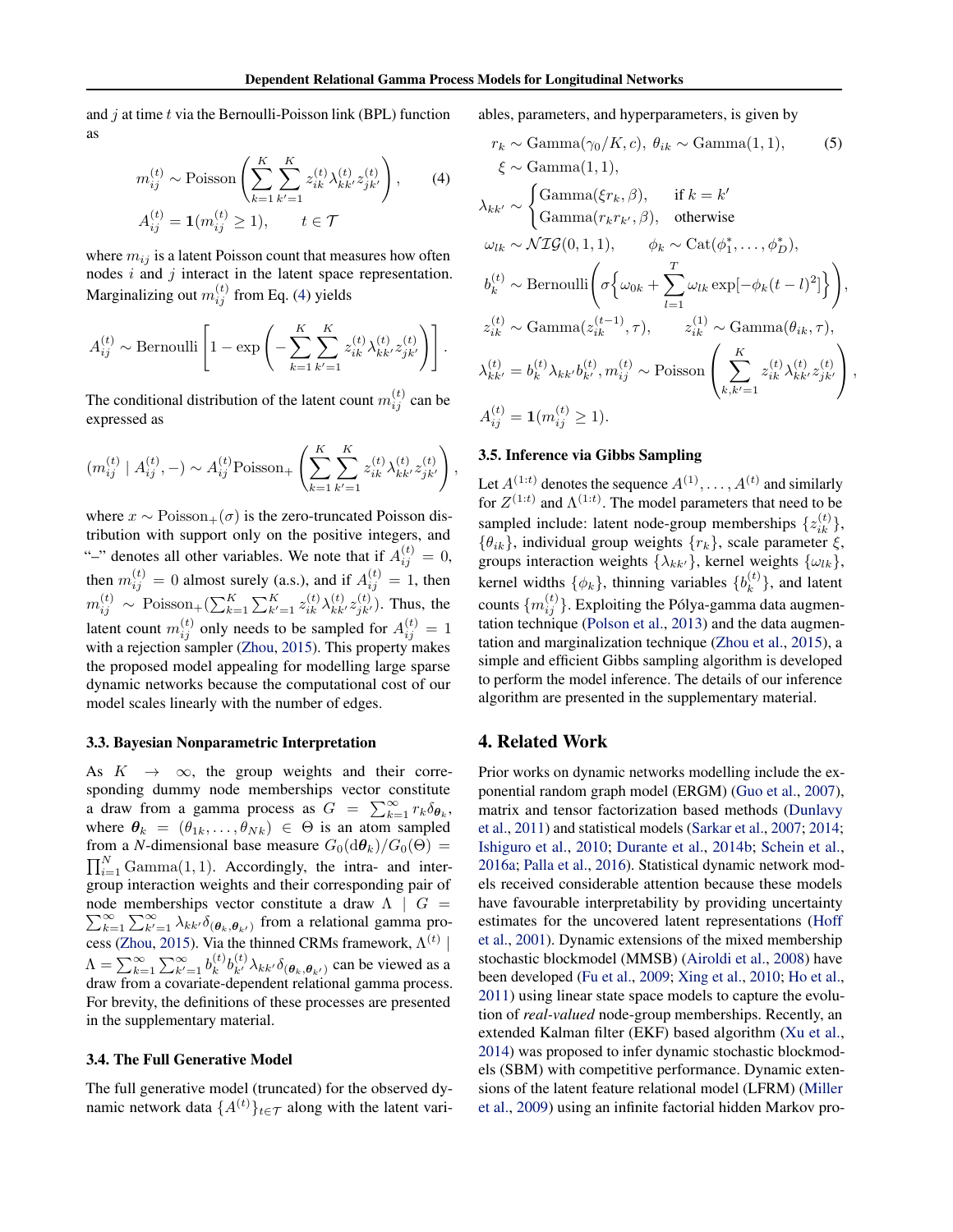cess to capture the evolution of *binary* node-group memberships include the dynamic relational infinite feature model (DRIFT) [\(Foulds et al.,](#page-8-0) [2011\)](#page-8-0), the latent feature propagation model (LFP) [\(Heaukulani et al.,](#page-8-0) [2013\)](#page-8-0), and the dynamic multi-group membership graph model (DMMG) [\(Kim et al.,](#page-8-0) [2013\)](#page-8-0).

Our proposed model is a form of Poisson factorization model [\(Zhou et al.,](#page-9-0) [2015;](#page-9-0) [Gopalan et al.,](#page-8-0) [2015\)](#page-8-0), and can be considered as the dynamic extension of the hierarchical gamma process edge partition model (HGPEPM) [\(Zhou,](#page-9-0) [2015\)](#page-9-0). The dependent CRM framework [\(Foti et al.,](#page-8-0) [2013\)](#page-8-0) has been exploited for dynamic topic models and dependent latent feature models previously. To the best of our knowledge, this is the first attempt to model activity and inactivity of latent groups using a thinned CRMs framework in longitudinal network modelling. Our Markov chain construction, used to capture the evolution of node-group memberships, is inspired by the data augmentation technique [\(Zhou et al.,](#page-9-0) [2015\)](#page-9-0) that has been exploited for dynamic matrix factorization [\(Acharya et al.,](#page-8-0) [2015a;](#page-8-0) [Schein et al.,](#page-9-0) [2016b\)](#page-9-0) and deep gamma belief networks [\(Zhou et al.,](#page-9-0) [2016\)](#page-9-0). We note that the dynamic gamma process Poisson factorization (D-GPPF) [\(Acharya et al.,](#page-8-0) [2015b\)](#page-8-0) has been proposed using gamma Markov chains to model the evolution of latent groups while the D-GPPF assumes node memberships are static over time. [Yang & Koeppl](#page-9-0) [\(2018\)](#page-9-0) directly generalized the relational gamma process model to dynamic networks using gamma Markov chains to model node-group evolving behavior. For longitudinal networks, it is more reasonable to explicitly model the birth and death dynamics of latent groups by switching off redundant groups to avoid overfitting the data and to strengthen the interpretability of the latent network structure.

## 5. Experiments

We demonstrate that the proposed Dependent Relational Gamma Process Model (DRGPM) infers more interpretable latent structure compared with the related methods using a synthetic example. Quantitive evaluations of our model, compared with state-of-the-art methods as discussed in Section 4, are performed in terms of missing link prediction and future network forecasting on three real-world data sets. The first baseline is the dynamic relational infinite feature model (DRIFT) for which we used the code provided by [Foulds et al.](#page-8-0)  $(2011)$ .<sup>1</sup> Additionally, we implemented the D-GPPF, where we set the hyperparameters and initialized the model parameters with the values provided in [\(Acharya](#page-8-0) [et al.,](#page-8-0) [2015b\)](#page-8-0). The third baseline is the dynamic stochastic blockmodel (DSBM) based on an extended Kalman filter (EKF) augmented with a local search, for which we use

the released  $\text{code}^2$  with the default settings. We also compare DRGPM with the hierarchical gamma process edge partition model (HGPEPM) [\(Zhou,](#page-9-0) [2015\)](#page-9-0)<sup>3</sup> and the dynamic Poisson gamma model (DPGM) [\(Yang & Koeppl,](#page-9-0) [2018\)](#page-9-0) that only models the evolving node memberships. Moreover, we demonstrate that our model can discover highly interpretable latent structure on a military interstate disputes dataset. In the experiments, we set the hyperparameters for our model as  $\gamma_0 = 1, \beta = 1, c = 1, \tau = 1$ . Unless otherwise stated, we use  $K = N/2$  for initilization, where  $N$  is the number of nodes. A sensitivity analysis revealed that we obtain similar results when instead setting  $\gamma_0 = 0.1$ or  $\gamma_0 = 10$ . All the experiments were run on a standard desktop with 2.7 GHz CPU and 24 GB RAM.

#### 5.1. Simulation Study

Following the procedure suggested by [Durante et al.](#page-8-0) [\(2016\)](#page-8-0), we generate synthetic data to evaluate our proposed model in estimating the formation and evolution of the latent network sturcture. We consider a dynamic network with  $N = 50$ nodes monitored for  $T = 70$  equally spaced time snapshots. To generate a time-varying network, we first generate five regimes defining the true edge probabilities, as shown in Figure [2.](#page-5-0) We then simulate the network edges  $A_{ij}^{(t)} \mid \Pi_{ij}^{(t)} \sim \text{Bernoulli}(\Pi_{ij}^{(t)})$  with each of the five regimes according to Figure 1. To demonstrate that DRGPM can infer interpretable latent structure while avoiding to overfit the data, we compare DRGPM with D-GPPF and DPGM. We initialize all methods setting  $K = 30$ .



Figure 1. The graph showing which regime − i.e. true edge probabilities − for each snapshot is used to simulate the data.

In Figure [3,](#page-5-0) we depict the inferred link probabilities by DRGPM and D-GPPF in columns (b) and (d), respectively. We also depict the time-evolving node-group connections by computing the node-group association weights  $z_{ik}^{(t)} \lambda_{kk}^{(t)}$ kk for DRGPM, and  $r_k^{(t)}$  $k^{(t)}z_{ik}$  for D-GPPF in columns (c) and (e), respectively. We note that D-GPPF needs to generate many redundant groups to capture the time-evolving behavior of each node because of its unfavourable assumption that node memberships  $z_{ik}$  are static while group weights  $r_k^{(t)}$  $k^{(l)}$  are time-dependent. Without this restriction, DRGPM characterizes the evolving node-group associations by explicitly modelling time-dependent node-group memberships, and hence generates an appropriate number of groups. In particular, using the thinned CRM framework, DRGPM can effectively activate newly-formed groups and switch off

<sup>1</sup>[http://jfoulds.informationsystems.umbc.](http://jfoulds.informationsystems.umbc.edu/code/DRIFT.tar.gz) [edu/code/DRIFT.tar.gz](http://jfoulds.informationsystems.umbc.edu/code/DRIFT.tar.gz).

<sup>2</sup><https://tinyurl.com/ydf29he9>.

<sup>3</sup><https://github.com/mingyuanzhou/EPM>.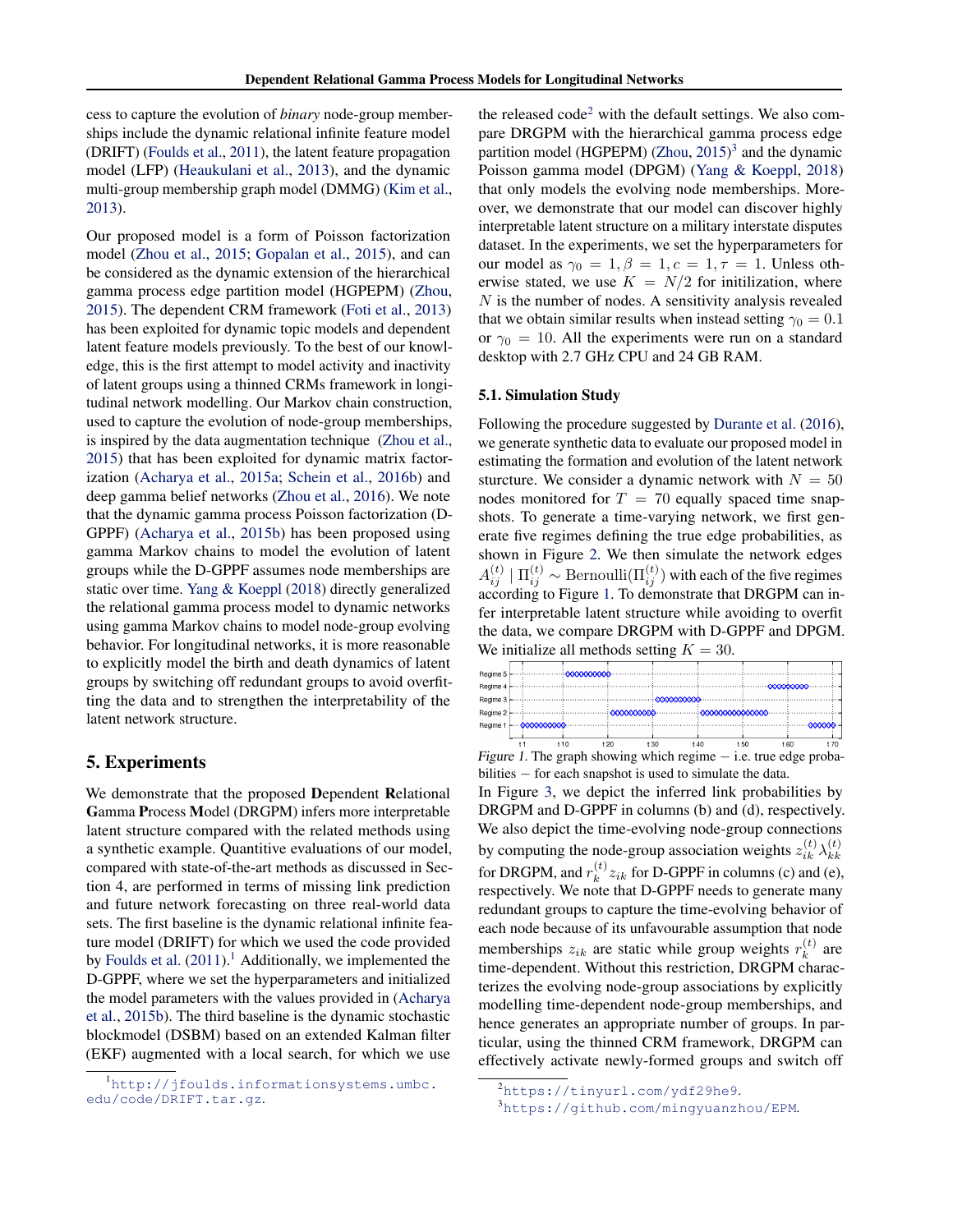<span id="page-5-0"></span>

(a) (b) (c) (c) (d) (d) (e)<br>Figure 3. We select five snapshots of the simulated network as shown in column (a). The link probabilities inferred by DRGPM and D-GPPF are shown in columns (b) and (d), respectively. The association weights of each node (row variable) to the groups (column variable), as shown in columns (c) and (e), can be calculated as  $z_{ik}^{(t)} \lambda_{kk}^{(t)}$  for DRGPM and  $r_k^{(t)} z_{ik}$  for D-GPPF, respectively. The pixel values are displayed on  $log_{10}$  scale.



Figure 4. The thinning probabilities (mean of  $b_k^{(t)}$ ) of six active groups inferred by DRGPM.

redundant groups over time, which strengthens the model interpretability for longitudinal network analysis. In Figure 4, we depict the thinning probabilities (mean of  $b_k^{(t)}$ )  $\binom{u}{k}$  over time for six inferred active groups by DRGPM. We notice that

DRGPM infers three groups  $(4, 11, 24)$  at  $t = 0$ , turns off Group 4 and turns on Groups 3 and 7 at  $t = 10$ . Group 28 is only active from  $t = 30$  to 40. The comparison of DRGPM to DPGM is presented in the supplementary material.

#### 5.2. Quantitative Results

For the quantitative evaluation, we consider the following data sets: (1) Face-to-face dynamic contacts network (FFDC): This dataset [\(Mastrandrea et al.,](#page-8-0) [2015\)](#page-8-0) records timestamped face-to-face contacts among 180 students for 7 school days. We generated a dynamic network considering each school day as a snapshot, and created an edge between each pair of students at time  $t$  if they have at least one contact recorded at that given time. (2) DBLP: The DBLP co-authorship network data [\(Asur et al.,](#page-8-0) [2009\)](#page-8-0) contains the co-authorship information among 958 authors over ten years (1997-2006) in 28 conferences which spans three related research topics-database, data mining, and artificial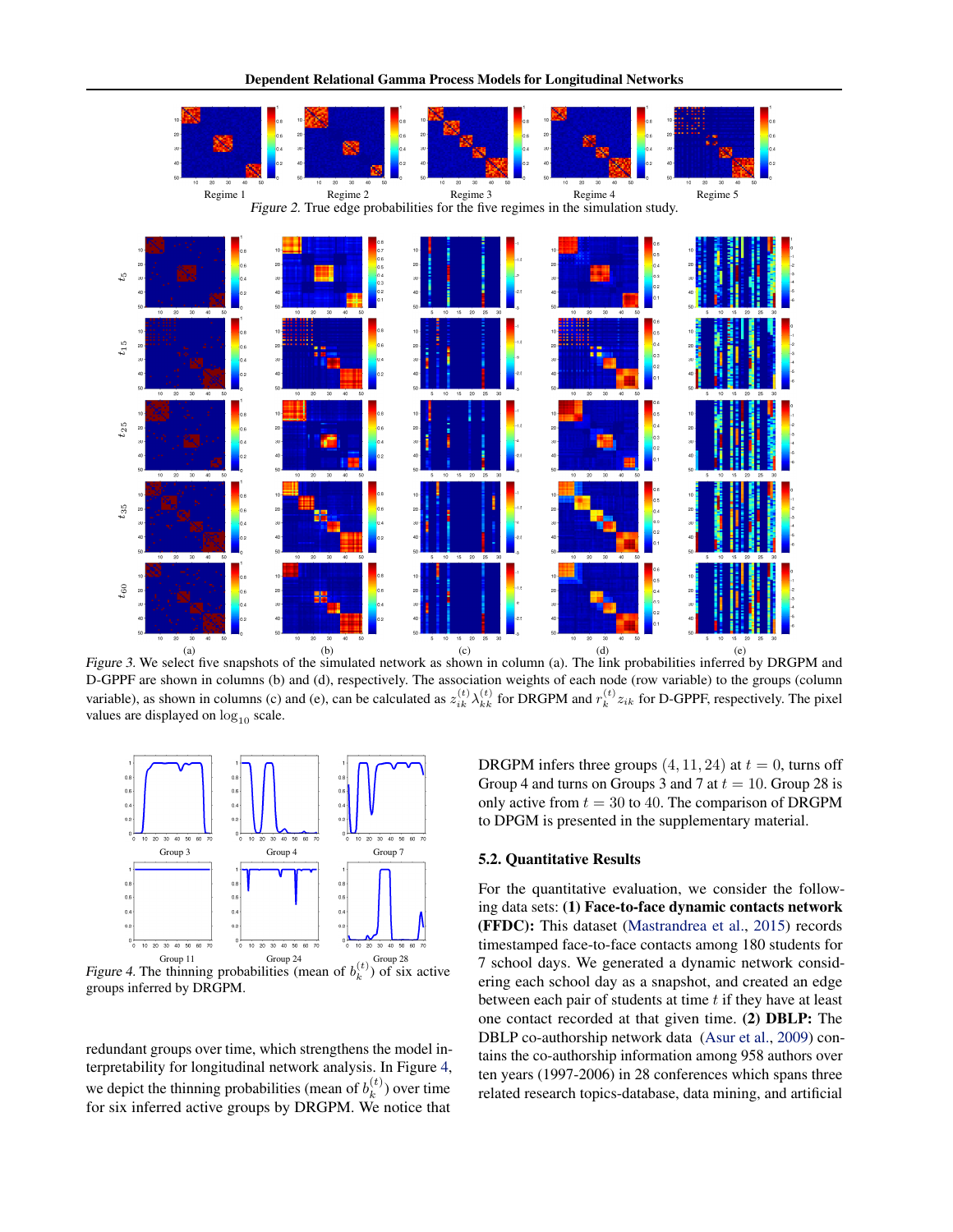| Missing Link Prediction           |                   |                   |                   |                          |                   |                   |  |
|-----------------------------------|-------------------|-------------------|-------------------|--------------------------|-------------------|-------------------|--|
|                                   | <b>FFDC</b>       |                   | <b>DBLP</b>       |                          | Enron             |                   |  |
| Model                             | <b>AUROC</b>      | <b>PR</b>         | <b>AUROC</b>      | <b>PR</b>                | <b>AUROC</b>      | <b>PR</b>         |  |
| <b>HGPEPM</b>                     | $0.917 + 0.006$   | $0.354 \pm 0.018$ | $0.979 + 0.004$   | $0.791 + 0.014$          | $0.972 \pm 0.001$ | $0.443 + 0.016$   |  |
| <b>DSBM</b>                       | $0.878 \pm 0.011$ | $0.251 \pm 0.017$ | $0.913 \pm 0.006$ | $\sqrt{0.256} \pm 0.009$ | $0.916 \pm 0.007$ | $0.225 + 0.023$   |  |
| D-GPPF                            | $0.908 \pm 0.005$ | $0.313 \pm 0.019$ | $0.914 \pm 0.005$ | $0.308 \pm 0.018$        | $0.977 \pm 0.002$ | $0.499 \pm 0.022$ |  |
| <b>DRIFT</b>                      | $0.933 \pm 0.006$ | $0.416 \pm 0.020$ | $0.970 \pm 0.019$ | $0.491 \pm 0.025$        | NΑ                | ΝA                |  |
| <b>DPGM</b>                       | $0.921 \pm 0.004$ | $0.359 \pm 0.020$ | $0.960 + 0.002$   | $0.423 \pm 0.032$        | $0.979 \pm 0.002$ | $0.565 \pm 0.014$ |  |
| <b>DRGPM</b>                      | $0.924 \pm 0.005$ | $0.357 \pm 0.018$ | $0.963 \pm 0.003$ | $0.425 \pm 0.023$        | $0.983 \pm 0.002$ | $0.597 \pm 0.017$ |  |
| <b>Future Network Forecasting</b> |                   |                   |                   |                          |                   |                   |  |
| <b>HGPEPM</b>                     | $0.733 \pm 0.025$ | $0.164 \pm 0.022$ | $0.714 + 0.035$   | $0.106 + 0.027$          | $0.828 \pm 0.073$ | $0.246 + 0.140$   |  |
| <b>DSBM</b>                       | $0.825 + 0.085$   | $0.181 + 0.039$   | $0.704 \pm 0.030$ | $0.091 + 0.009$          | $0.853 + 0.059$   | $0.325 + 0.116$   |  |
| D-GPPF                            | $0.842 + 0.028$   | $0.203 \pm 0.046$ | $0.734 + 0.080$   | $0.109 \pm 0.046$        | $0.878 \pm 0.057$ | $0.360 \pm 0.121$ |  |
| <b>DRIFT</b>                      | $0.848 \pm 0.056$ | $0.224 + 0.025$   | $0.745 \pm 0.060$ | $0.121 \pm 0.054$        | ΝA                | ΝA                |  |
| <b>DPGM</b>                       | $0.846 \pm 0.017$ | $0.221 \pm 0.036$ | $0.744 \pm 0.053$ | $0.123 \pm 0.064$        | $0.883 \pm 0.051$ | $0.361 + 0.131$   |  |
| <b>DRGPM</b>                      | $0.852 \pm 0.033$ | $0.226 \pm 0.040$ | $0.753 \pm 0.057$ | $0.127 \pm 0.053$        | $0.886 \pm 0.067$ | $0.363 \pm 0.130$ |  |

Table 1. Quantitive evalution. We highlight the performance of the best scoring model in bold.

intelligence. We focus on a subset of 324 most connected authors over all time period. (3) Enron: The Enron data<sup>4</sup> contains 517,431 emails among 151 users over 38 months (from May 1999 to June 2002). We generated a dynamic network aggregating the data into monthly snapshots, and created an edge between each pair of users at time  $t$  if they have at least one email recorded at that given time. The summary statistics are detailed in Table 2.

Table 2. Details of the data sets used in our experiments.

| <b>Dataset</b> | <b>FFDC</b> | DBL P  | Enron  |
|----------------|-------------|--------|--------|
| $#$ Nodes      | 180         | 324    | 151    |
| $#$ Slices     |             | 10     | 38     |
| # Edges        | 8.332       | 11.154 | 11 414 |

Task 1: Predicting missing links First, we perform missing link prediction on the real-world data sets, and show the proposed model's predictive performance compared to the baseline models. We randomly hold out 20% of the network entries (either links or non-links) for each snapshot as test data, and use the remaining 80% to predict the held-out entries. DRIFT was infeasible to run on the Enron dataset in a reasonable amount of time given our computational resource. For DSBM, we either set  $K$  to the true number of classes provided by the data set or initialize it by examining the singular values of the first snapshot [\(Xu et al.,](#page-9-0) [2014\)](#page-9-0). We apply HGPEPM to each snapshot of dynamic networks independently. For all probabilistic methods, we use 2000 burn-in iterations, and collect 1000 samples from the model posterior distribution. We estimate the posterior mean of the edge probability for each held-out edge in the test data by averaging over the collected Gibbs samples. We then use these edge probabilities to evaluate the predictive performance of each model by calculating the area under the curve of the receiver operating characteristic (AUROC) and of the precision-recall (PR). In Table 1, we report the average evaluation metrics for each model over 10 runs. Overall, we found that DRIFT performs slightly better than

DRGPM, although DRGPM has a significant advantage in terms of computational cost due to the Bernoulli-Poisson link (see Section 5.3). HGPEPM performs better than the dynamic models on the DBLP dataset because co-authorship links change dramatically from one year to the next one, and hence, the static model is better at fitting each snapshot independently. For the longitudinal Enron email network that is recorded monthly, DRGPM performs better than the baseline methods.

Task 2: Forecasting future networks Next, we consider the task of forecasting an unseen network snapshot  $A^{(t)}$ given observed snapshots  $A^{(1:t-1)}$ . Following previous works [\(Foulds et al.,](#page-8-0) [2011;](#page-8-0) [Heaukulani et al.,](#page-8-0) [2013;](#page-8-0) [Kim](#page-8-0) [et al.,](#page-8-0) [2013\)](#page-8-0), we train the models on the first  $(t-1)$  snapshots of the considered network, and then estimate the predictive distribution of the unseen snapshot  $A^{(t)}$  by running MCMC sampling one time step into the future. We apply HGPEPM to the most recent snapshot  $A^{(t-1)}$ , and then to perform prediction on the unseen snapshot  $A^{(t)}$ . For DRGPM, we set  $\Lambda^{(t)} = \Lambda^{(t-1)}$ , assuming the snapshots at nearby time points share a similar set of groups. We generated 10 samples of  $Z^{(t)}$  for each of the 1000 samples collected for  $Z^{(t-1)}$ . For DSBM, we use the method detailed in [\(Xu et al.,](#page-9-0) [2014\)](#page-9-0) to perform future network forecasting. Table 1 shows the averaged performance for each model over different network snapshots from 3 to T. Overall, DRGPM shows competitive performance on all three datasets. This confirms that DRGPM can flexibly characterize temporally local links via time-evolving node memberships and switch off redundant groups to avoid overfitting the data.

## 5.3. Running Time

The probilistic models achieve higher accuracy although these methods require more computation time to collect MCMC samples. DSBM is much faster than the probabilistc models because its inference is performed using the

<sup>4</sup>[https://www.cs.cmu.edu/˜enron/](https://www.cs.cmu.edu/~enron/).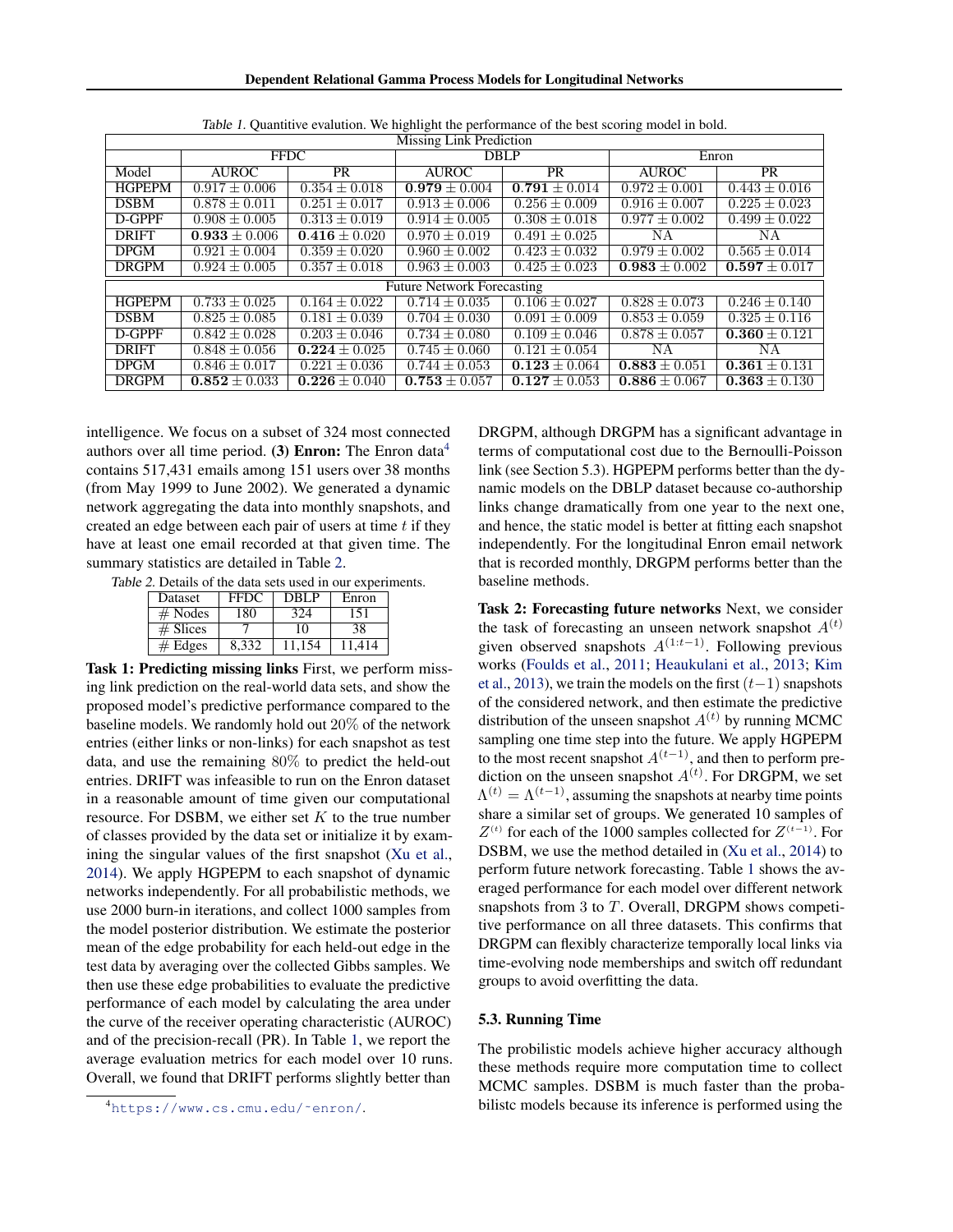Dependent Relational Gamma Process Models for Longitudinal Networks



Figure 5. The activity (mean of  $b_k^{(t)}$ ) of the four selected groups inferred from the MID network.

extended Kalman filter. Table 3 compares the per-iteration computation time of the sampling-based models (all models are implemented in Matlab). The computational cost of DRIFT scales in  $\mathcal{O}(\bar{K}^2N^2T)$ , where  $\bar{K}$  is the expected number of groups. The Bernoulli-Poisson link based models (D-GPPF, DPGM, DRGPM) are much faster than the logistic link based method (DRIFT) because the former models scale linearly with the number of non-zero entries in network data. For DRGPM, sampling  $\{m_{ij}^{(t)}\}_{i,j,t}$  and  $\{m_{ikk'j}^{(t)}\}_{i,j,k,k',t}$ takes  $\mathcal{O}(N^e\bar{K}^2)$  with  $N^e$  being the number of non-zero entries. Sampling  $\{z_{ik}^{(t)}\}_{i,k,t}$  takes  $\mathcal{O}(N\bar{K}T)$  and sampling  $\{\lambda_{kk'}^{(t)}\}_{k,k',t}$  takes  $\mathcal{O}(\bar{K}^2T)$ . Overall, the computational complexity of DRGPM is  $\mathcal{O}(N^e\overline{K}^2 + N\overline{K}T + \overline{K}^2T)$ . The computational complexity of D-GPPF and DPGM is  $\mathcal{O}(N^e\overline{K} + N\overline{K} + \overline{K}T)$  and  $\mathcal{O}(N^e\overline{K}^2 + N\overline{K}T + \overline{K}^2)$ , respectively. DRGPM is slightly faster than DPGM because DRGPM can effectively turn off redundant groups and hence achieves a lower computational cost.

Table 3. Comparison of computation time (seconds per iteration).

|              | <b>FFDC</b> | DBLP    | Enron |
|--------------|-------------|---------|-------|
| <b>DRIFT</b> | 164.342     | 382.119 |       |
| D-GPPF       | 0.145       | 0.242   | 0.292 |
| <b>DPGM</b>  | 0.748       | 1.676   | 1.705 |
| <b>DRGPM</b> | 0.623       | 1.217   | 1.234 |

#### 5.4. Case Study: Military Interstate Disputes Dataset

We investigate the military interstate disputes (MID) dataset that contains disputes events between 138 countries from 1992 to 2001 [\(Ghosn et al.,](#page-8-0) [2004\)](#page-8-0) to explore the latent structure discovered by DRGPM. A dynamic network was generated by aggregating the data into monthly snapshots and a link was created between each pair of two countries if either country has disputes with the other one at that given time. We applied DRGPM to this dynamic network initializing  $K = 30$  groups. Most of the identified groups correspond to some regional relations or conflicts. In Figure 5, we depict four interesting groups inferred by DRGPM and show the group activity by plotting the mean of the thinning function  $b_k^{(t)}$  $k<sup>(t)</sup>$ . We normalized the node memberships to  $[0, 1]$  by dividing them by the sum of memberships within the same group. In Table 4, we report the top 20 nodes associated to each

of four groups with positive memberships. For instance, we found that Group 1 corresponds to the second Congo war (1998-2000). The first six nodes of the group are indeed the belligerents of this war. Group 2 corresponds to the Bosnian War (1992-1995), and its associated nodes are Yugoslavia and some NATO members that are indeed the belligerents of this war. Groups 3 and 4 are related to the regional disputes between some African countries. Additional graphs of the inferred groups, and tables showing the associated nodes are presented in the supplementary material.

Table 4. The top 20 nodes associated with each of the four selected groups as shown in Fig. 5 from the MID network. The highest node memberships to the corresponding selected groups throughout the whole period are reported for each node in parentheses.

| Group | Country                                                  |
|-------|----------------------------------------------------------|
|       | Namibia $(0.22)$ , Chad $(0.21)$ , Zimbabwe $(0.21)$ ,   |
|       | Angola (0.20), Dem. Rep. Congo (0.10),                   |
|       | Sudan (0.05), Zambia (0.01)                              |
| 2     | Yugoslavia $(0.60)$ , Greece $(0.13)$ , Italy $(0.04)$ , |
|       | UK $(0.04)$ , France $(0.04)$ , Belgium $(0.03)$ ,       |
|       | Albania (0.03), Turkey (0.03), USA (0.02),               |
|       | Spain $(0.02)$ , Netherlands $(0.01)$ , Germany $(0.01)$ |
| 3     | Nigeria $(0.45)$ , Ghana $(0.31)$ , Guinea $(0.24)$      |
| 4     | Liberia $(0.98)$ , Sierra Leone $(0.02)$                 |

## 6. Conclusion

We proposed a probabilistic framework for longitudinal network modelling based on the covariate-dependent relational gamma process. Our framework can characterize the group birth/death dynamics using the thinned CRM, which enables us to investigate the evolution of the inferred latent structure. The inferred latent dynamic structure can be useful for various qualitative analyses in practical applications. We experimentally demonstrated the competitive predictive performance and scalability of our framework on three real-world datasets. Our generative model can be easily extended in many interesting ways. For instance, it can be extended to *dynamic multilayer networks* [\(Durante et al.,](#page-8-0) [2017\)](#page-8-0) with relational data arising from multiple-related contexts via multi-level hierarchical gamma processes [\(Zhou](#page-9-0) [et al.,](#page-9-0) [2015\)](#page-9-0). Additionally, network side information can be flexibly leveraged via a regression model [\(Rai et al.,](#page-9-0) [2015\)](#page-9-0).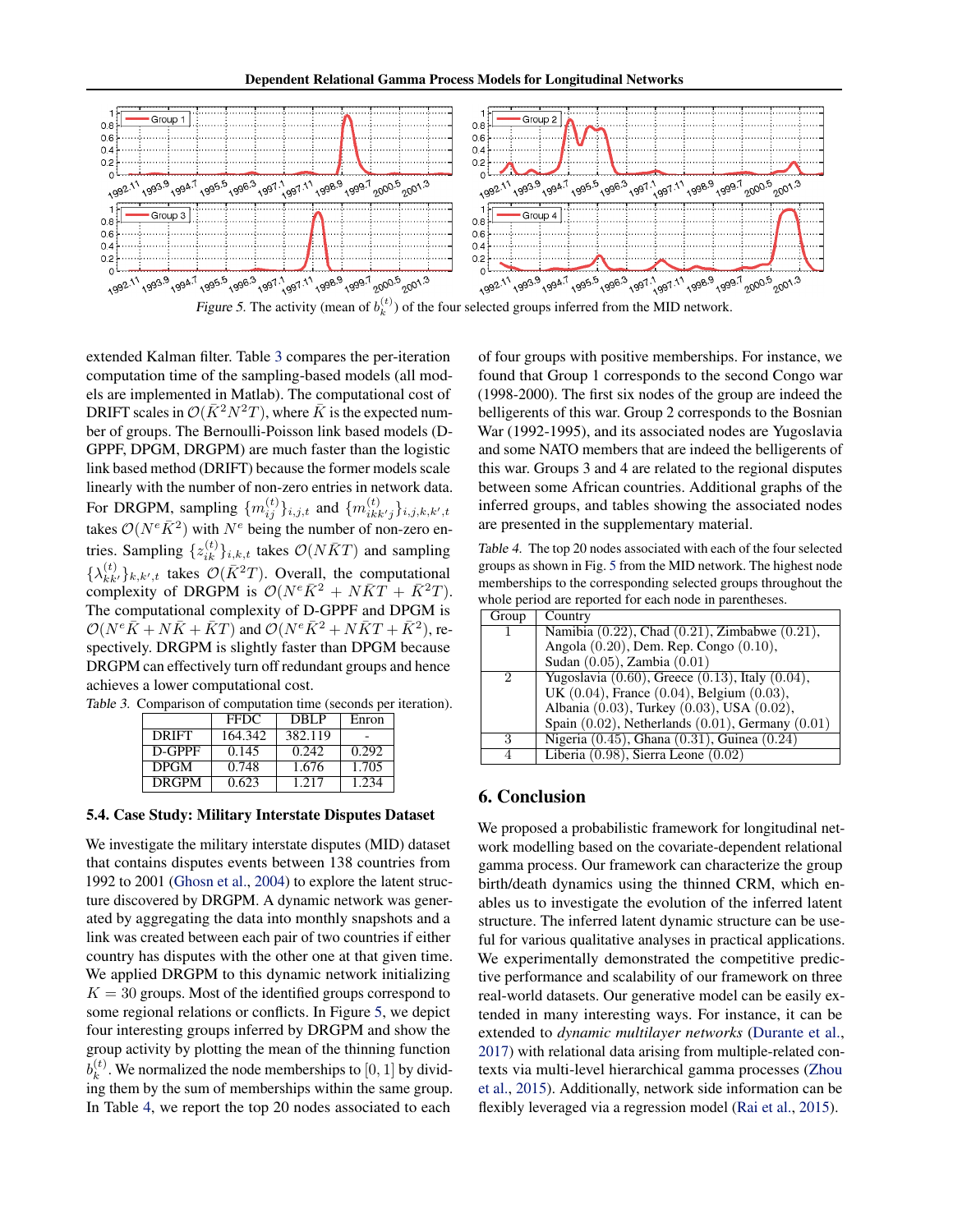## <span id="page-8-0"></span>Acknowledgements

The authors thank the anonymous reviewers and Adrian Sošić for their useful comments and suggestions. This research is funded by the European Union's Horizon 2020 research and innovation programme under grant agreement 668858.

## References

- Acharya, Ayan et al. Nonparametric Bayesian factor analysis for dynamic count matrices. In *AISTATS*, pp. 1–9, 2015a.
- Acharya, Ayan et al. Nonparametric dynamic network modeling. In *KDD Workshop on MLT*, pp. 104–113, 2015b.
- Airoldi, Edoardo M. et al. Mixed membership stochastic blockmodels. *J. Mach. Learn. Res.*, 9:1981–2014, June 2008.
- Asur, Sitaram et al. An event-based framework for characterizing the evolutionary behavior of interaction graphs. *ACM Trans. Knowl. Discov. Data*, 3(4):16:1–16:36, 2009.
- Dunlavy, Daniel M. et al. Temporal link prediction using matrix and tensor factorizations. *ACM Trans. Knowl. Discov. Data*, 5(2):10:1–10:27, 2011.
- Dunson, David B. and Herring, Amy H. Bayesian latent variable models for mixed discrete outcomes. *Biostatistics*, 6 (1):11–25, 2005.
- Durante, Daniele et al. Bayesian logistic Gaussian process models for dynamic networks. In *AISTATS*, pp. 194–201, 2014a.
- Durante, Daniele et al. Nonparametric Bayes dynamic modelling of relational data. *Biometrika*, 101(4):883–898, 2014b.
- Durante, Daniele et al. Locally adaptive dynamic networks. *Ann. Appl. Stat.*, 10(4):2203–2232, 2016.
- Durante, Daniele et al. Bayesian learning of dynamic multilayer networks. *JMLR*, 18(43):1–29, 2017.
- Ferguson, Thomas S. A Bayesian analysis of some nonparametric problems. *Ann. Statist.*, 1(2):209–230, 1973.
- Foti, Nicholas et al. A unifying representation for a class of dependent random measures. In *AISTATS*, pp. 20–28, 2013.
- Foulds, James R. et al. A dynamic relational infinite feature model for longitudinal social networks. In *AISTATS*, pp. 287–295, 2011.
- Fu, Wenjie et al. Dynamic mixed membership blockmodel for evolving networks. In *ICML*, pp. 329–336, 2009.
- Gershman, Samuel et al. Distance dependent infinite latent feature models. *IEEE Trans. Pattern Anal. Mach. Intell.*, 37(2):334–345, 2015.
- Ghosn, Faten et al. The mid3 data set, 1993-2001: Procedures, coding rules, and description. *Conflict Management and Peace Science*, 21(2):133–154, 2004.
- Goldenberg, Anna et al. A survey of statistical network models. *Found. Trends Mach. Learn.*, 2(2):129–233, February 2010.
- Gopalan, Prem et al. Scalable recommendation with hierarchical poisson factorization. In *UAI*, pp. 326–335, 2015.
- Guo, Fan et al. Recovering temporally rewiring networks: a model-based approach. In *ICML*, pp. 321–328, 2007.
- Heaukulani, Creighton et al. Dynamic probabilistic models for latent feature propagation in social networks. In *ICML*, pp. 275–283, 2013.
- Ho, Qirong et al. Evolving cluster mixed-membership blockmodel for time-evolving networks. In *AISTATS*, pp. 342– 350, 2011.
- Hoff, Peter D. et al. Latent space approaches to social network analysis. *JASA*, 97:1090–1098, 2001.
- Hu, Changwei et al. Zero-truncated Poisson tensor factorization for massive binary tensors. In *UAI*, pp. 375–384, 2015.
- Ishiguro, Katsuhiko et al. Dynamic infinite relational model for time-varying relational data analysis. In *NIPS*, pp. 919–927, 2010.
- Kim, Myunghwan et al. Nonparametric multi-group membership model for dynamic networks. In *NIPS*, pp. 1385– 1393, 2013.
- Kingman, J. F. C. Completely random measures. *Pacific J. Math.*, 21(1):59–78, 1967.
- Kingman, J. F. C. *Poisson processes*. OUP, New York, 1993.
- Mastrandrea, Rossana et al. Contact patterns in a high school: A comparison between data collected using wearable sensors, contact diaries and friendship surveys. *PLoS ONE*, 10(9):1–26, 2015.
- Miller, Kurt et al. Nonparametric latent feature models for link prediction. In *NIPS*, pp. 1276–1284, 2009.
- Mucha, Peter J et al. Community structure in timedependent, multiscale, and multiplex networks. *Science*, 328(5980):876–878, 2010.